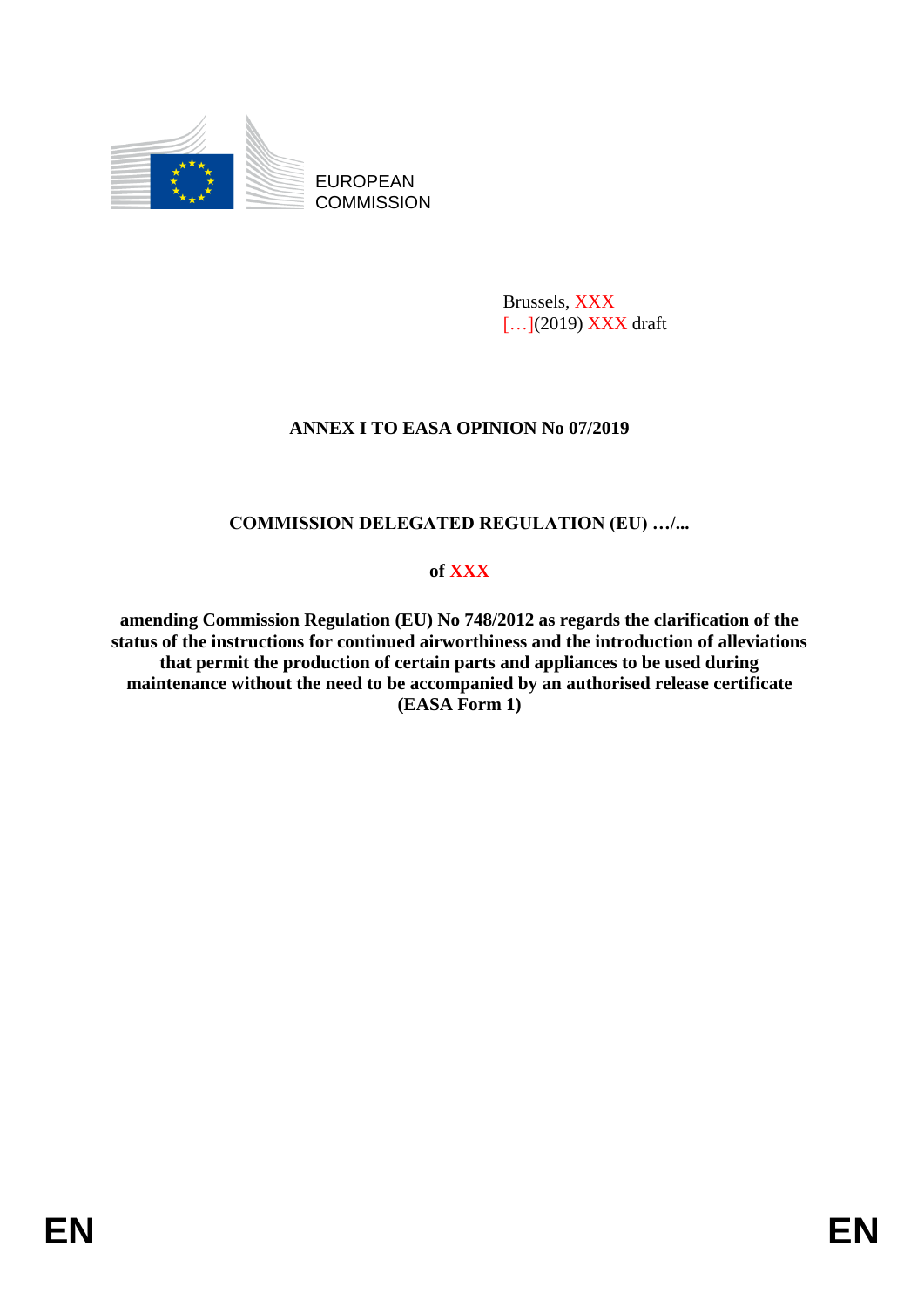# **EXPLANATORY MEMORANDUM**

# **1. CONTEXT OF THE DELEGATED ACT**

In accordance with Regulation (EU) 2018/1139 (the EASA Basic Regulation), the Commission is empowered to adopt delegated acts with regard to the airworthiness of aircraft.

Instructions for continued airworthiness (ICA) have to be produced by design approval holders (DAHs) as part of the product/part certification. If properly implemented, they should ensure that the product/part remains airworthy during its intended life. Experience has shown that the current rules and standards are open to interpretation, leading to differences as regards what qualifies as ICA as well as how they are distributed to organisations which are required to apply them, and therefore may lead to possible safety risks.

Furthermore, parts that are manufactured for installation in an aircraft shall be accompanied by an EASA Form 1, certifying that the part was manufactured in conformity to approved design data. This Form can be issued by an approved production organisation (POA), or by other production organisations, but in the latter case it needs to be validated and countersigned by the competent authority. For parts that have a negligible safety impact, an EASA Form 1 does not provide for additional safety to the aircraft and creates a burden to the aviation industry.

Maintenance companies, operators, continued airworthiness management organisations (CAMOs) and aircraft owners have in some cases difficulties in obtaining certain parts (spare parts or parts that belong to a design change/repair) accompanied with an EASA Form 1, as required. In other cases, an EASA Form 1 is issued 'artificially' (that is, by an organisation that did not manufacture the part but has only inspected it, because the part manufacturer does not hold the privilege to issue such form). This is compliant with the airworthiness requirements, but does not meet the regulatory intent that the manufacturer of the part certifies that the part has been manufactured in conformity with the approved design data.

Therefore, it is proposed to amend Commission Regulation (EU) No 748/2012 (the initial airworthiness Regulation) and Commission Regulation (EU) No 1321/2014 (the continuing airworthiness Regulation) in order to:

— establish ICA as part of the type certificate (TC) in order to strengthen the control of the ICA by the DAH, including the amendments to the ICA, and

— legally permit that parts that have a negligible safety impact on the aircraft operation can be manufactured without a production organisation approval (POA) and can be released without an EASA Form 1 and installed on airworthy aircraft.

# **2. CONSULTATIONS PRIOR TO THE ADOPTION OF THE ACT**

In accordance with Article 128(4) of Regulation (EU) 2018/1139, before adopting a delegated act, the Commission shall consult experts designated by each Member State in accordance with the principles laid down in the Interinstitutional Agreement of 13 April 2016 on Better Law-Making. The draft delegated act was presented to the Air Safety experts group, which includes representatives from the Member States, at its meeting on […]. The draft delegated act is based on EASA Opinion No 07/2019 whose contents had been publicly consulted through Notice of Proposed Amendment (NPA) 2017-19 'Installation of parts and appliances that are released without an EASA Form 1 or equivalent' (RMT.0018) and NPA 2018-01 'Instructions for continued airworthiness' (RMT.0252 (MDM.056)) published by EASA on 14 December 2017 and 29 January 2018 respectively, and also with the affected stakeholders.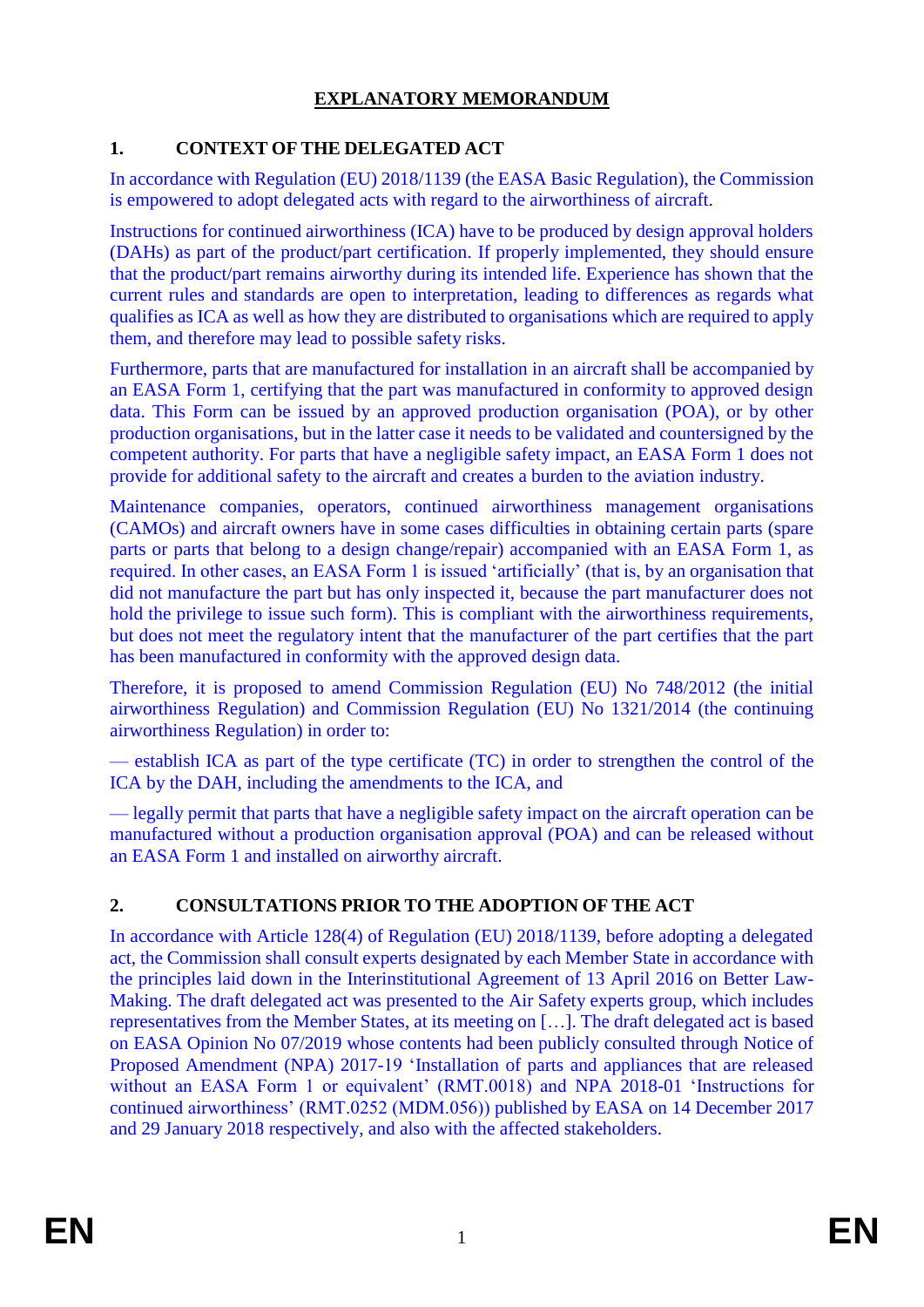# **3. LEGAL ELEMENTS OF THE DELEGATED ACT**

The Commission is empowered to adopt delegated acts, in accordance with Article 128 of Regulation (EU) 2018/1139, laying down detailed rules with regard to the necessary features and functionalities related to the initial and continuing airworthiness of aircraft.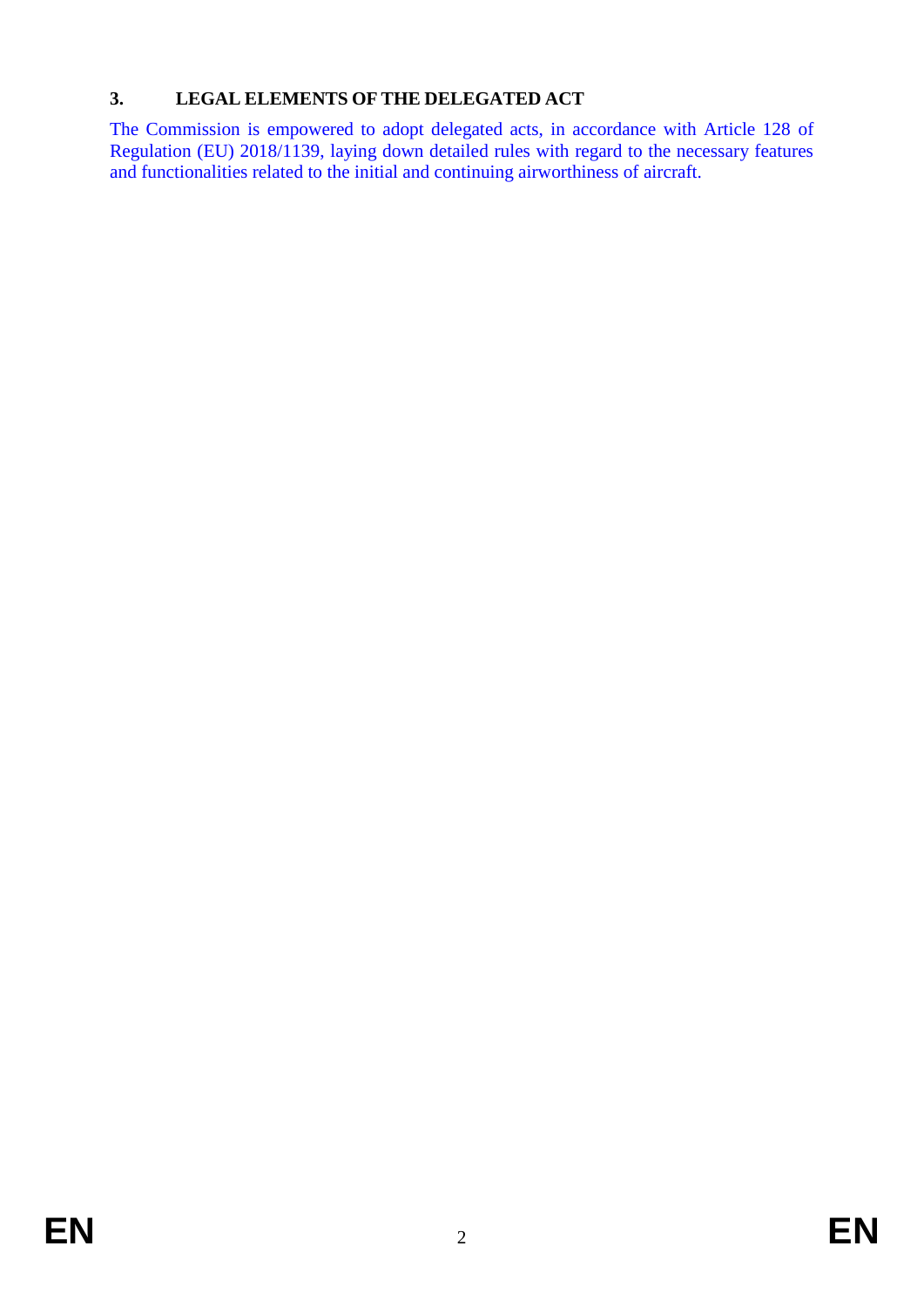### **COMMISSION DELEGATED REGULATION (EU) …/...**

### **of XXX**

#### **amending Commission Regulation (EU) No 748/2012 as regards the clarification of the status of the instructions for continued airworthiness and the introduction of alleviations that permit the production of certain parts and appliances to be used during maintenance without the need to be accompanied by an authorised release certificate (EASA Form 1)**

#### THE EUROPEAN COMMISSION,

Having regard to the Treaty on the Functioning of the European Union,

Having regard to Regulation (EU) 2018/1139 of the European Parliament and of the Council of 4 July 2018 on common rules in the field of civil aviation and establishing a European Union Aviation Safety Agency, and amending Regulations (EC) No 2111/2005, (EC) No 1008/2008, (EU) No 996/2010, (EU) No 376/2014 and Directives 2014/30/EU and 2014/53/EU of the European Parliament and of the Council, and repealing Regulations (EC) No 552/2004 and (EC) No 216/2008 of the European Parliament and of the Council and Council Regulation (EEC) No  $3922/91$  (<sup>1</sup>), and in particular Article 19(1) thereof,

Whereas:

- (1) Commission Regulation (EU) No  $748/2012$  (<sup>2</sup>) lays down the requirements for the production and availability of instructions for continued airworthiness as well as for the production of parts and appliances to be installed in civil aircraft.
- (2) Instructions for continued airworthiness have to be produced by design approval holders as part of the product/part certification which, if properly implemented, should ensure that the product/part remains airworthy during its intended life. As there is too much room for interpretation in the current rules and standards, different type-certificate holders have different interpretations of what is a complete set of instructions for continued airworthiness and to what level they are required to control the data that constitutes the instructions for continued airworthiness.
- (3) Therefore, Commission Regulation (EU) No 748/2012 should be amended to include a definition for 'instructions for continued airworthiness' and to establish instructions for continued airworthiness as part of the type certificate in order to strengthen the control of the instructions for continued airworthiness by the design approval holder, including the amendments to the instructions for continued airworthiness.
- (4) The requirements for record keeping, manuals and instructions for continued airworthiness are spread among the various subparts of Annex I (Part 21), leading to duplication of similar requirements.

<sup>&</sup>lt;u>.</u>  $(^1$ ) OJ L 212, 22.8.2018, p. 1.

 $($ <sup>2</sup> ) Commission Regulation (EU) No 748/2012 of 3 August 2012 laying down implementing rules for the airworthiness and environmental certification of aircraft and related products, parts and appliances, as well as for the certification of design and production organisations (OJ L 224, 21.8.2012, p. 1).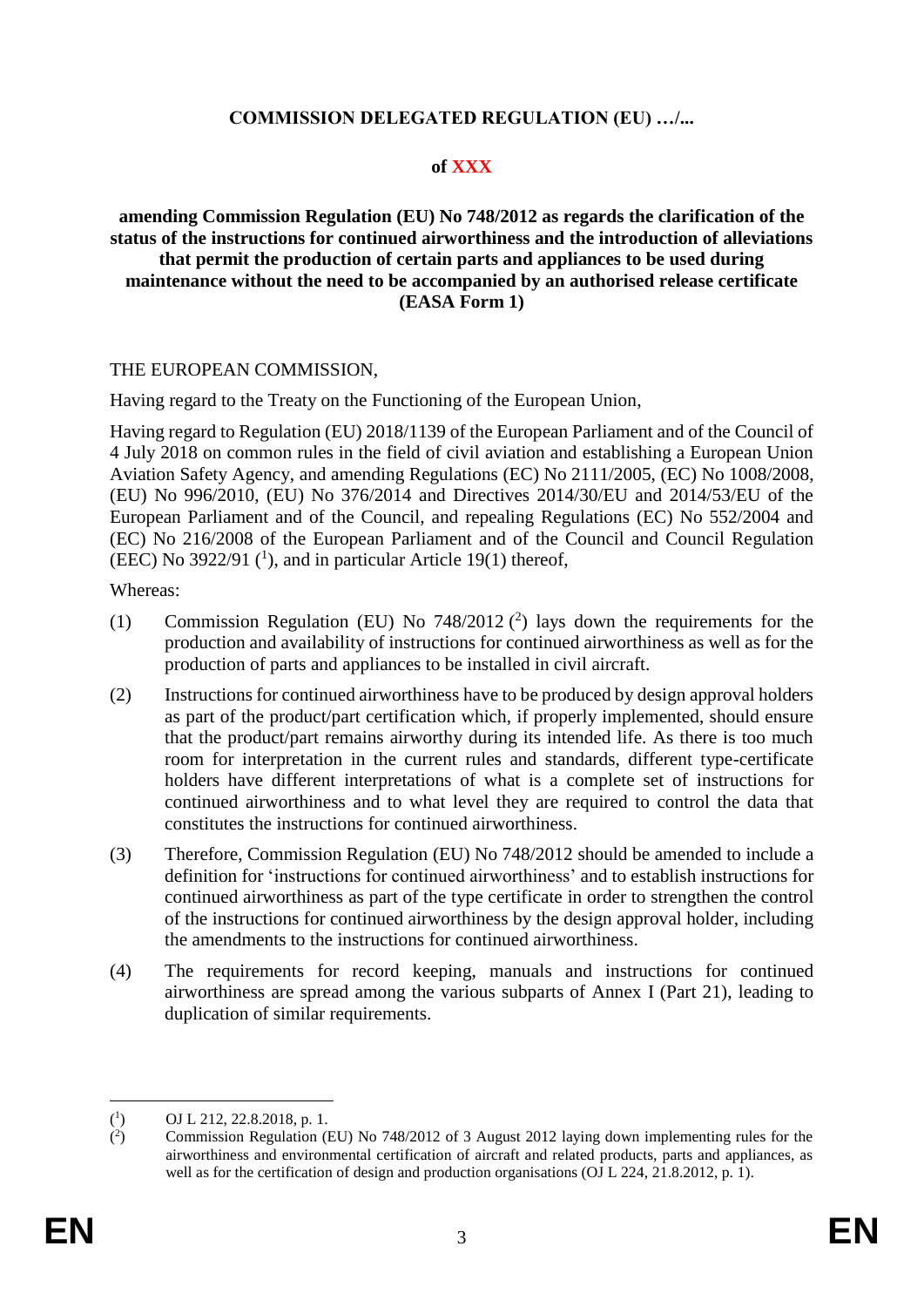- (5) Therefore, Commission Regulation (EU) No 748/2012 should be amended to merge the requirements related to record keeping, manuals and instructions for continued airworthiness in the various subparts of Annex I (Part 21) into a single requirement.
- (6) An EASA Form 1 is issued in accordance with point 21.A.307(a) of Annex I (Part 21) to Commission Regulation (EU) No 748/2012 for a part or appliance to certify that the item was manufactured in conformity to approved design data.
- (7) An EASA Form 1 can only be issued by a production organisation which is approved in accordance with Subpart G of Annex I (Part 21) to Commission Regulation (EU) No 748/2012, or which demonstrates the conformity of parts and appliances with the applicable design data in accordance with the procedures established in Subpart F of Annex I (Part 21) to Commission Regulation (EU) No 748/2012. In the latter case, the EASA Form 1 issued by the production organisation also has to be validated by the competent authority.
- (8) For parts and appliances for which their effect on the safety of the operation of aircraft is negligible in case of non-conformity with their design, a high production standard, as certified with an EASA Form 1, does not provide additional safety for air operations, and the issuance of an EASA Form 1 is therefore an administrative burden.
- (9) Commission Regulation (EU) No 748/2012 should therefore be amended to permit the production of certain parts and appliances without the need to certify their conformity with the design data through the issuance of an EASA Form 1 as well as to permit the installation of such parts and appliances in type-certified products.
- (10) The measures provided for in this Regulation are based on Opinion No  $07/2019$  (3) of the European Union Aviation Safety Agency (EASA) in accordance with Articles 75(2)(b) and 76(1) of Regulation (EU) 2018/1139.
- (11) The measures provided for in this Regulation are in accordance with the opinion of the committee established by Article 127 of Regulation (EU) 2018/1139,

HAS ADOPTED THIS REGULATION:

### *Article 1*

Commission Regulation (EU) No 748/2012 is amended as follows:

(1) In Article 9, paragraph 1 is replaced by the following:

'1. An organisation responsible for the manufacture of products, parts and appliances shall demonstrate its capability in accordance with the provisions of Annex I (Part 21). This demonstration of capability is not required for the parts or appliances that an organisation manufactures which, in accordance with the provisions of Annex I (Part 21), are eligible for installation in a type-certified product without the need to be accompanied by an authorised release certificate (i.e. EASA Form 1).';

(2) Annex I (Part 21) is amended in accordance with Annex I to this Regulation.

<u>.</u>

<sup>(</sup> 3 ) https://www.easa.europa.eu/document-library/opinions